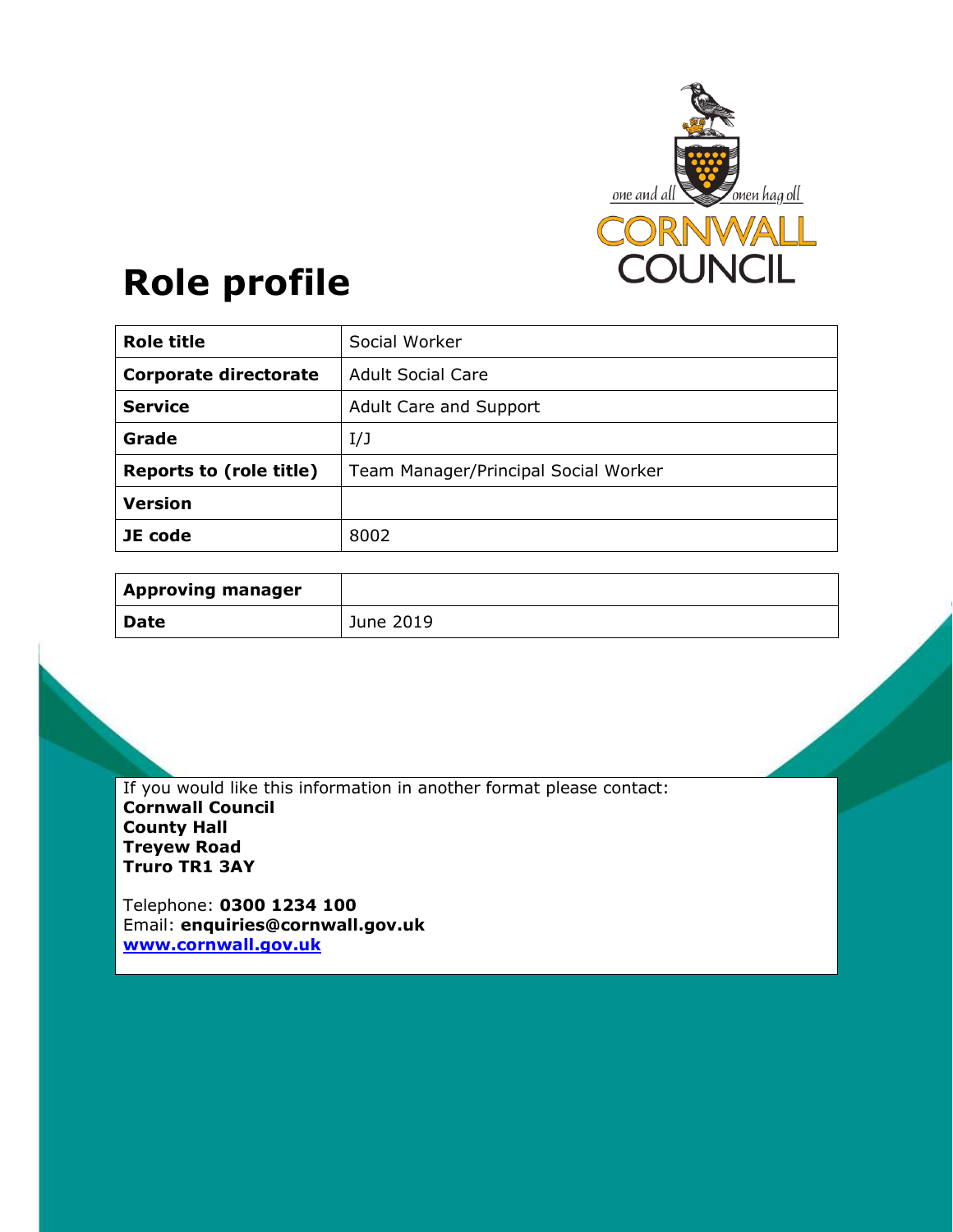# **Role purpose**

Under the leadership and management of the Team Manager/Principal Social Worker to provide a statutory social work service to adults with health and social care needs achieving high quality, timely and person-centred needs assessments that will reflect the needs and risks to the individual, analysis, care planning, intervention and review appropriate to the work of the team or service unit.

Social workers are required to work collaboratively with colleagues from different teams, disciplines and partner organisations in order to provide a seamless service to individuals/families/carers. They will work in partnership to work with individuals facing complex social and family crisis across a range of settings, promoting autonomy and development with individuals who have complex needs and are more vulnerable to exclusion; and work with communities, individuals and families to promote their personal strengths.

Social workers are to work at the required level of professional competence as detailed in Adult Social Care practice standards and quality assurance framework and in line with the national Professional Capabilities Framework (PCF) for Social Work. The Social Worker will ensure they maintain and improve their knowledge and skills and contribute to the learning and development of other members of the team.

As representatives of Adult Social Care Directorate, behaviour and conduct should be professional at all times, reflecting the values of the department and the council.

# **Dimensions**

#### **Annual financial accountability**

Oversight of costs in terms of finance and resource relating to each case that is allocated but no overall budgetary responsibility.

#### **Management accountability**

No direct line management accountability but it is a requirement of the role to provide mentoring and support to vocationally qualified, student social workers and newly qualified Social Workers (NQSW's).

## **Accountabilities**

*Cornwall Council is a dynamic organisation and the particular duties and accountabilities may vary from time to time without changing the general character of the role or the level of responsibility entailed. Individual objectives will be agreed via the PDS appraisal process* 

- The Social Worker will be required to maintain their knowledge regarding social policy and social work practice and work within the appropriate legislative context; to be responsible for undertaking all social work tasks within Government and departmental prescribed timescales and standards, ensuring the welfare of the adult is paramount at all times
- To actively promote self-learning to ensure professional development and provide high quality practice in line with Professional Capability Framework (PCF); actively contribute to appropriate supervision, appraisal and development opportunities, observing the requirements of the HCPC
- To work with other team members and multi-disciplinary team members from other agencies to meet the needs of vulnerable adults, operating as an effective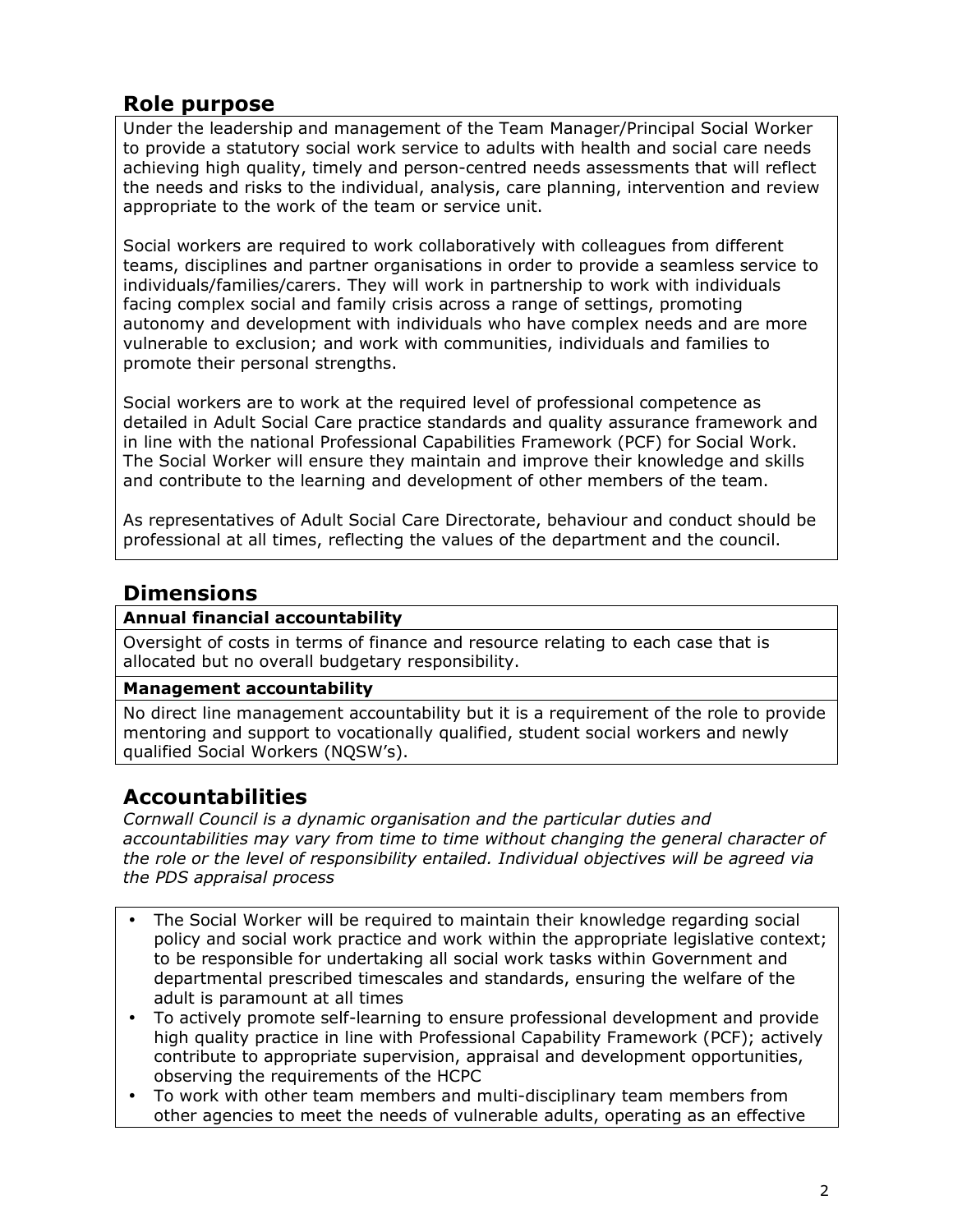member of the operational team

- To ensure the views and wishes of individuals and carers are given appropriate consideration and are central to all decision making
- To act to protect adults in need of support services in line with legal requirements and CFA procedures and to ensure that all aspects of the councils safeguarding policies are observed
- To act within a framework which promotes independence, prevention, re-ablement and self-determination; facilitating effective communication with families, carers, individuals and other agencies
- Work within the Council's budgetary framework and have understanding with regard to Local Authority legal limits and negotiation with Continuing Health Care and other streams of funding

Social Workers are employed across I/J/K grade and progression is based upon knowledge and skills, experience, qualification and performance.

Evidence of capabilities should also be in line with the Professional Capabilities Framework (PCF) which can be viewed in full at

https://www.basw.co.uk/pcf/capabilities/ Progression between levels is determined by people's abilities to manage issues such as complexity, risk and responsibility in a range of professional settings.

| <b>NOSW</b>                      | I grade |
|----------------------------------|---------|
| <b>ASYE</b>                      | I grade |
| Social Worker                    | I grade |
| <b>Experienced Social Worker</b> | J grade |
| Advanced Level Social Worker     | K grade |

## **Corporate accountabilities**

#### **Information security and governance**

Manage information in line with the Council's policies, procedures and guidance on subjects such as Data Protection, Freedom of Information, confidentiality, information security and sharing, the information lifecycle and data quality, to ensure compliance and efficient and effective information governance

#### **Safeguarding**

Maintain awareness of Council policies and practices regarding the safeguarding of children, young people and/ or adults who may be at risk. Report concerns/ allegations in accordance with corporate guidance and procedures

#### **Equality & Diversity**

Work to eliminate unlawful discrimination, harassment and victimisation and report incidents as they occur. Treat everyone with dignity and respect and ensure individual's needs are met. Challenge inappropriate behaviour and language constructively, advising on alternatives so the opportunity for change can be considered

#### **Customer Experience**

Drive to continually improve customer satisfaction and maintain a clear and consistent focus on delivering outstanding customer experience

#### **Health, Safety and Wellbeing**

Proactively manage health and safety risks and lead on the creation of a positive health and safety culture to safeguard the health, safety and wellbeing of yourself and others. Understand your health and safety responsibilities and lead on compliance with council policy and procedures.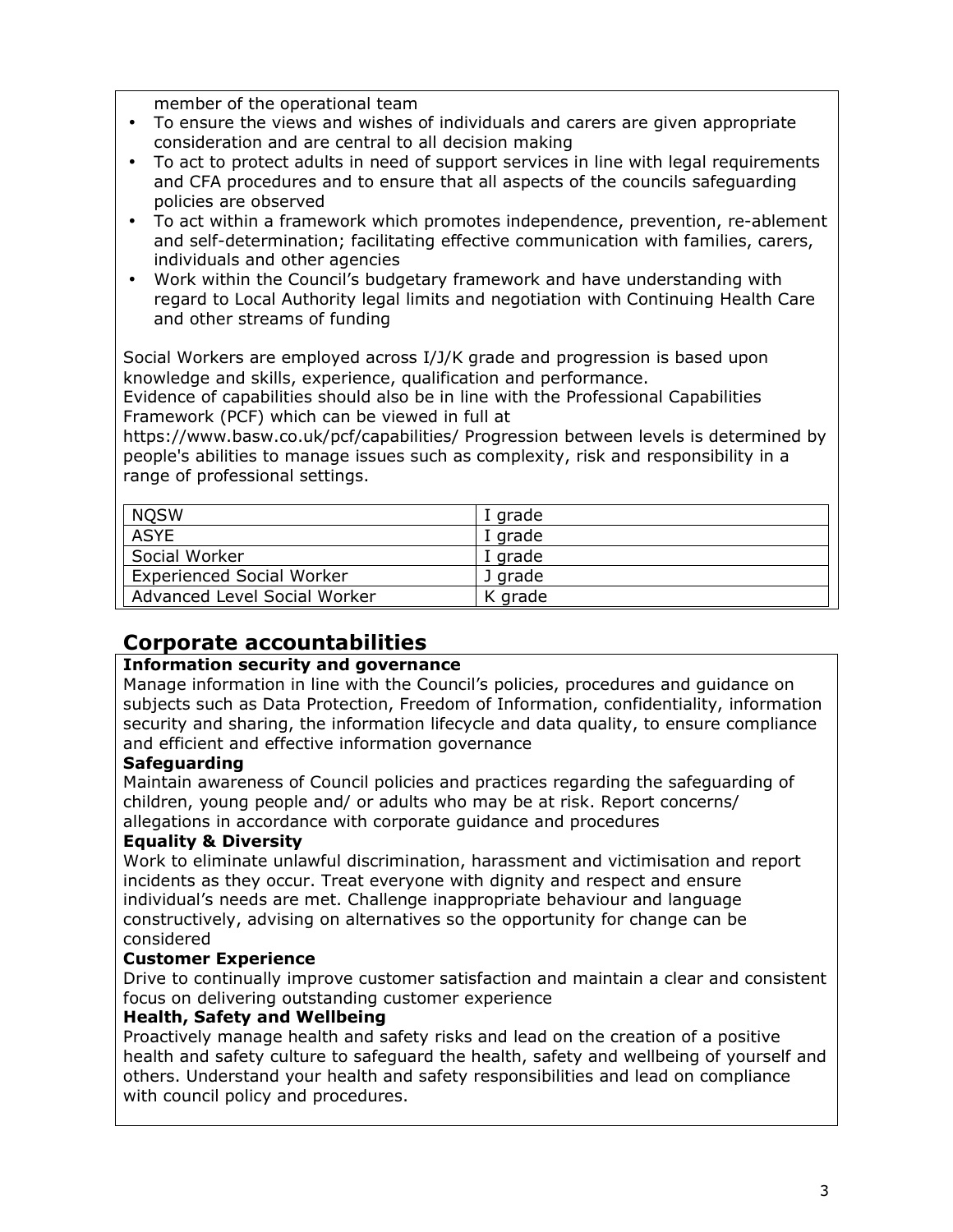#### **Key objectives**

- To ensure that service users, carers and families are fully involved in the process of assessment and support planning; their views are taken into account, appropriately recorded and are central to decision making
- To ensure that within an allocated caseload statutory timescales for assessment of need are met; that performance targets are adhered to and that there is a seamless transition between teams
- To actively participate in the performance management system including supervision, team meetings, service area meetings and to contribute to the development of the service plan
- Promote care and support solutions which maximise the use of informal support and the local community, utilising 'Living Well' principles
- Promote Direct Payments as an option for meeting care needs for all relevant clients and carers at assessment and review.

## **Competencies and other requirements**

*We use the following criteria below to assess your suitability for the role; please refer to the recruitment & selection column to establish at which stage the criteria are assessed. Requirements assessed at the 'Application' stage represent the minimum essential requirement for shortlisting purposes* 

| <b>Behaviours</b>                                                                                                                                                                                                                                                                                                                                                                                                                                                                                                                                                                                                                                                                              | <b>Recruitment and</b><br>selection |
|------------------------------------------------------------------------------------------------------------------------------------------------------------------------------------------------------------------------------------------------------------------------------------------------------------------------------------------------------------------------------------------------------------------------------------------------------------------------------------------------------------------------------------------------------------------------------------------------------------------------------------------------------------------------------------------------|-------------------------------------|
| <b>Working together</b>                                                                                                                                                                                                                                                                                                                                                                                                                                                                                                                                                                                                                                                                        |                                     |
| You understand and focus on customer satisfaction and work well<br>with colleagues and partners.                                                                                                                                                                                                                                                                                                                                                                                                                                                                                                                                                                                               |                                     |
| You deliver exceptional customer service - you understand<br>and are attentive to the needs of your customers<br>You listen to the views of others and seek them out<br>You support and show consideration for others<br>You work well with colleagues and partners and acknowledge<br>the different ideas, perspectives and backgrounds of others<br>You are committed to the protection and safeguarding of<br>children, young people and vulnerable adults<br>You share information and expertise with others<br>$\bullet$<br>You are honest, you respect and you build relationships of<br>trust<br>You share your achievements and acknowledge the<br>$\bullet$<br>achievements of others |                                     |
| <b>Resourceful</b>                                                                                                                                                                                                                                                                                                                                                                                                                                                                                                                                                                                                                                                                             |                                     |
| You apply expertise, solve problems and make improvements to<br>deliver the best possible customer outcomes.                                                                                                                                                                                                                                                                                                                                                                                                                                                                                                                                                                                   |                                     |
| You plan and organise your work and manage your time<br>effectively                                                                                                                                                                                                                                                                                                                                                                                                                                                                                                                                                                                                                            |                                     |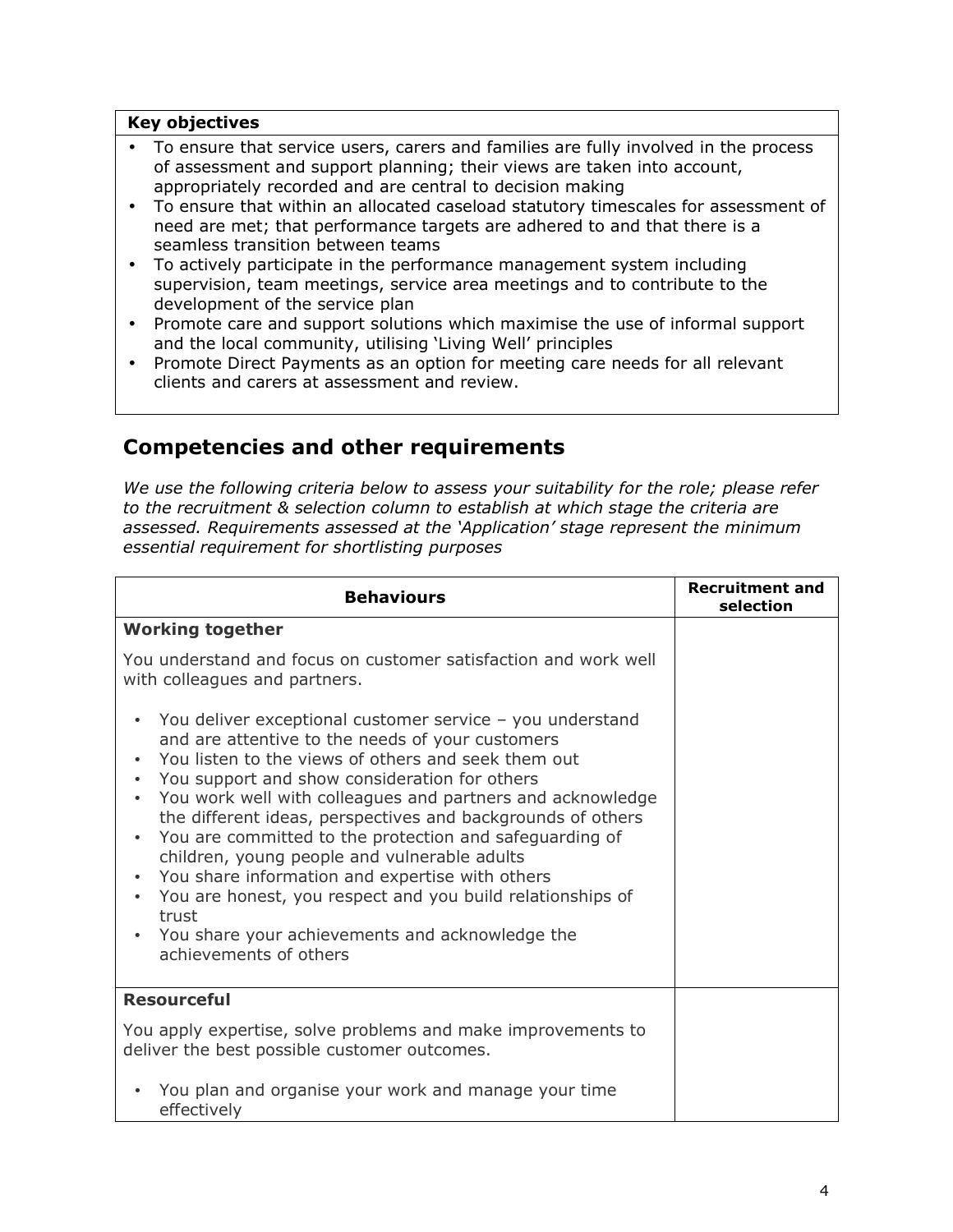| You gather relevant information, analyse it and make timely<br>$\bullet$<br>informed decisions in the course of your work<br>You are flexible and adaptable<br>You respond constructively to change<br>$\bullet$<br>You demonstrate financial awareness relevant to the job you<br>$\bullet$<br>do<br>You use your initiative and are creative in problem solving<br>$\bullet$<br>You deliver results and demonstrate commitment to serving<br>customers                                                                                                                                                                                                                                                                                                                                                                                                                                                                                                                 |  |
|--------------------------------------------------------------------------------------------------------------------------------------------------------------------------------------------------------------------------------------------------------------------------------------------------------------------------------------------------------------------------------------------------------------------------------------------------------------------------------------------------------------------------------------------------------------------------------------------------------------------------------------------------------------------------------------------------------------------------------------------------------------------------------------------------------------------------------------------------------------------------------------------------------------------------------------------------------------------------|--|
| <b>Personal responsibility</b>                                                                                                                                                                                                                                                                                                                                                                                                                                                                                                                                                                                                                                                                                                                                                                                                                                                                                                                                           |  |
| You take responsibility for your work, your environment and your<br>development.                                                                                                                                                                                                                                                                                                                                                                                                                                                                                                                                                                                                                                                                                                                                                                                                                                                                                         |  |
| You are trustworthy and reliable<br>You pay attention to your own health, safety and wellbeing<br>$\bullet$<br>and that of others<br>You acknowledge errors, report them as appropriate and play<br>your part in addressing them<br>You appropriately challenge unhelpful behaviour<br>$\bullet$<br>You seek feedback and review your own contribution<br>$\bullet$<br>You are open to change and improvement<br>$\bullet$<br>You take responsibility for your development<br>$\bullet$<br>You are enthusiastic about and take pride in your work<br>$\bullet$<br>You act as an ambassador for the Council to our customers<br>$\bullet$                                                                                                                                                                                                                                                                                                                                 |  |
| <b>Engaging leadership</b>                                                                                                                                                                                                                                                                                                                                                                                                                                                                                                                                                                                                                                                                                                                                                                                                                                                                                                                                               |  |
| You create a healthy and engaging working environment by<br>building trusting and supportive relationships, encouraging<br>development, recognising achievement and tackling<br>underperformance.                                                                                                                                                                                                                                                                                                                                                                                                                                                                                                                                                                                                                                                                                                                                                                        |  |
| You give clear direction, you delegate appropriately and you<br>provide a supportive environment in which team members<br>can learn, grow and take responsibility<br>You take opportunities to influence and contribute to strategic<br>planning and development<br>You help your team to understand how their work contributes<br>to delivering the Customer Service Promise and what the<br>Council is trying to achieve<br>You create opportunities to interact personally with all<br>members of your team, you actively encourage team<br>members to share their views and concerns and you give<br>feedback on the outcome<br>You take time to understand the strengths of your team and<br>you encourage and support their development<br>You coach your team to fulfil their potential and recognise<br>individual and team achievements<br>You identify and effectively address your responsibilities for<br>customers, people, finance, performance and change |  |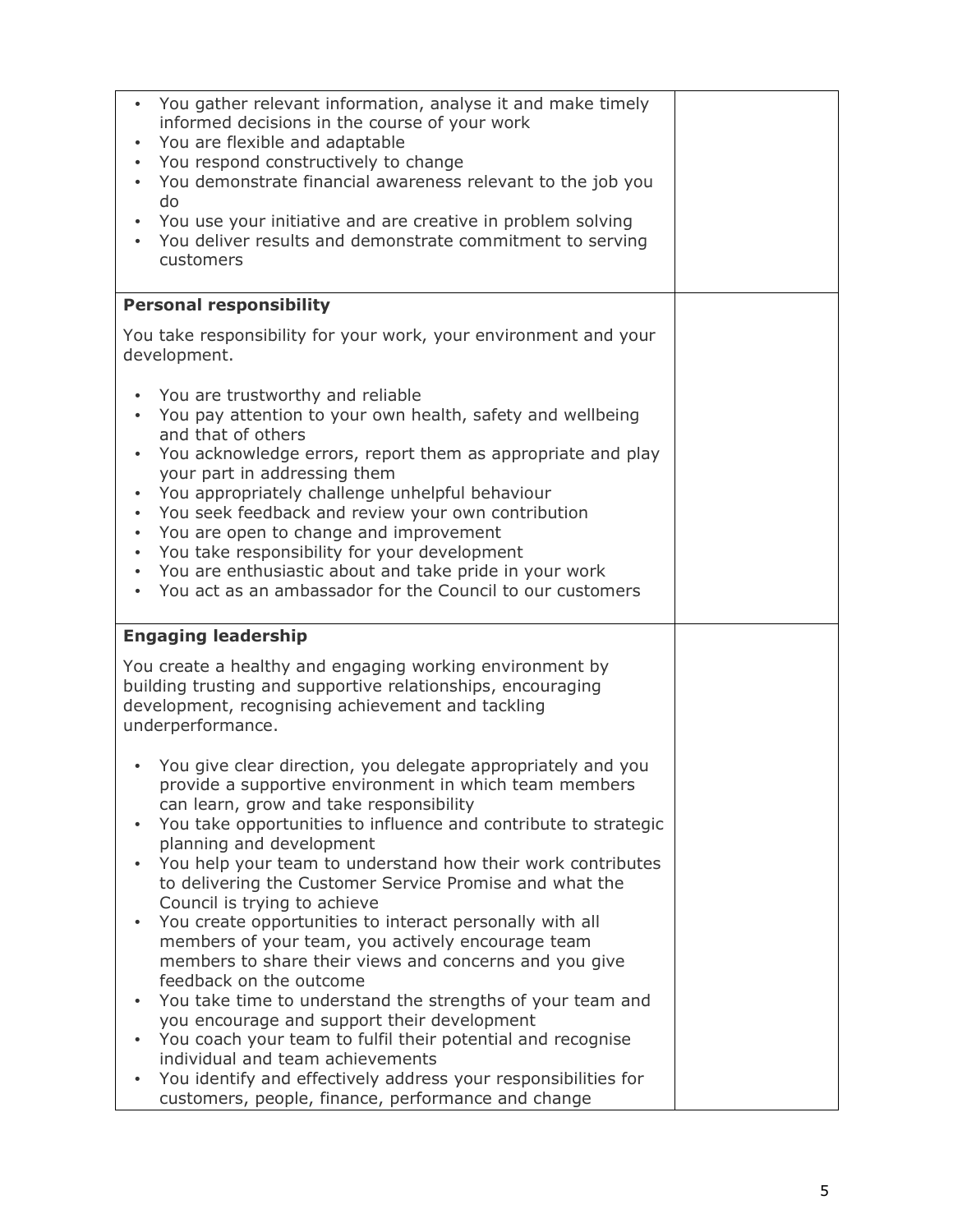| Knowledge, skills & experience                                                                                                                                                                                                                                                                                                                                                                                                                                                                                               | <b>Recruitment and</b><br>selection  |
|------------------------------------------------------------------------------------------------------------------------------------------------------------------------------------------------------------------------------------------------------------------------------------------------------------------------------------------------------------------------------------------------------------------------------------------------------------------------------------------------------------------------------|--------------------------------------|
| Recognised relevant professional social work qualification with<br><b>HCPC</b> registration                                                                                                                                                                                                                                                                                                                                                                                                                                  | <b>Application Form</b>              |
| Prepared to complete Post Qualification & Core training                                                                                                                                                                                                                                                                                                                                                                                                                                                                      | Interview                            |
| Expert knowledge and experience of relevant legislation, policy                                                                                                                                                                                                                                                                                                                                                                                                                                                              | Application Form                     |
| and principles, including Social Care and Human Rights legislation                                                                                                                                                                                                                                                                                                                                                                                                                                                           | Interview                            |
| and Person Centred Practice                                                                                                                                                                                                                                                                                                                                                                                                                                                                                                  | Assessment                           |
| Professional expertise and demonstrable experience in social work<br>with adults in need of support services and their families, or if a<br>newly qualified worker a demonstrable commitment to adult social<br>work and this is reflected in either past experience or in the<br>student placements undertaken                                                                                                                                                                                                              | <b>Application Form</b><br>Interview |
| A good working knowledge and ability to use information                                                                                                                                                                                                                                                                                                                                                                                                                                                                      | Interview                            |
| technology and related operational systems                                                                                                                                                                                                                                                                                                                                                                                                                                                                                   | Assessment                           |
| Ability to undertake complex assessments of need, risks,<br>strengths, produce analysis and translate into a coherent plan and<br>outcome<br>Demonstrable skills in record keeping<br>$\overline{\phantom{0}}$<br>Demonstrable skills in analysis of information<br>$\blacksquare$<br>Demonstrable presentation skills (referring to the<br>presentation in either panel of court of meeting etc.)<br>Understanding of the management structure and<br>accountability levels within a statutory Social Care<br>organisation. | Application Form<br>Interview        |
| Track record of and transferable insights into good practice in                                                                                                                                                                                                                                                                                                                                                                                                                                                              | <b>Application Form</b>              |
| customer service, financial and people management                                                                                                                                                                                                                                                                                                                                                                                                                                                                            | Interview                            |
| Proficient at dealing with challenging behaviours and delivering                                                                                                                                                                                                                                                                                                                                                                                                                                                             | <b>Application Form</b>              |
| difficult messages                                                                                                                                                                                                                                                                                                                                                                                                                                                                                                           | Interview                            |
| Enhanced interviewing skills with an ability to gather information                                                                                                                                                                                                                                                                                                                                                                                                                                                           | Interview                            |
| in difficult situations such as family conflict and dementia                                                                                                                                                                                                                                                                                                                                                                                                                                                                 | Assessment                           |
| Proficient in negotiating skills to ensure the best possible support                                                                                                                                                                                                                                                                                                                                                                                                                                                         | Interview                            |
| packages both in the community and in a residential setting                                                                                                                                                                                                                                                                                                                                                                                                                                                                  | Assessment                           |

| <b>Other requirements</b>                                                                                                                                                                                                                                                                                                                                                         | <b>Recruitment and</b><br>selection |
|-----------------------------------------------------------------------------------------------------------------------------------------------------------------------------------------------------------------------------------------------------------------------------------------------------------------------------------------------------------------------------------|-------------------------------------|
| The normal duties of the role may involve travel on a regular or<br>occasional basis. It is a condition of employment that you can<br>exercise satisfactory travel mobility in order to fulfil the<br>obligations of the role. For those journeys where an alternative<br>form of transport is unavailable or impracticable you will be<br>required to provide a suitable vehicle | <b>Application Form</b>             |